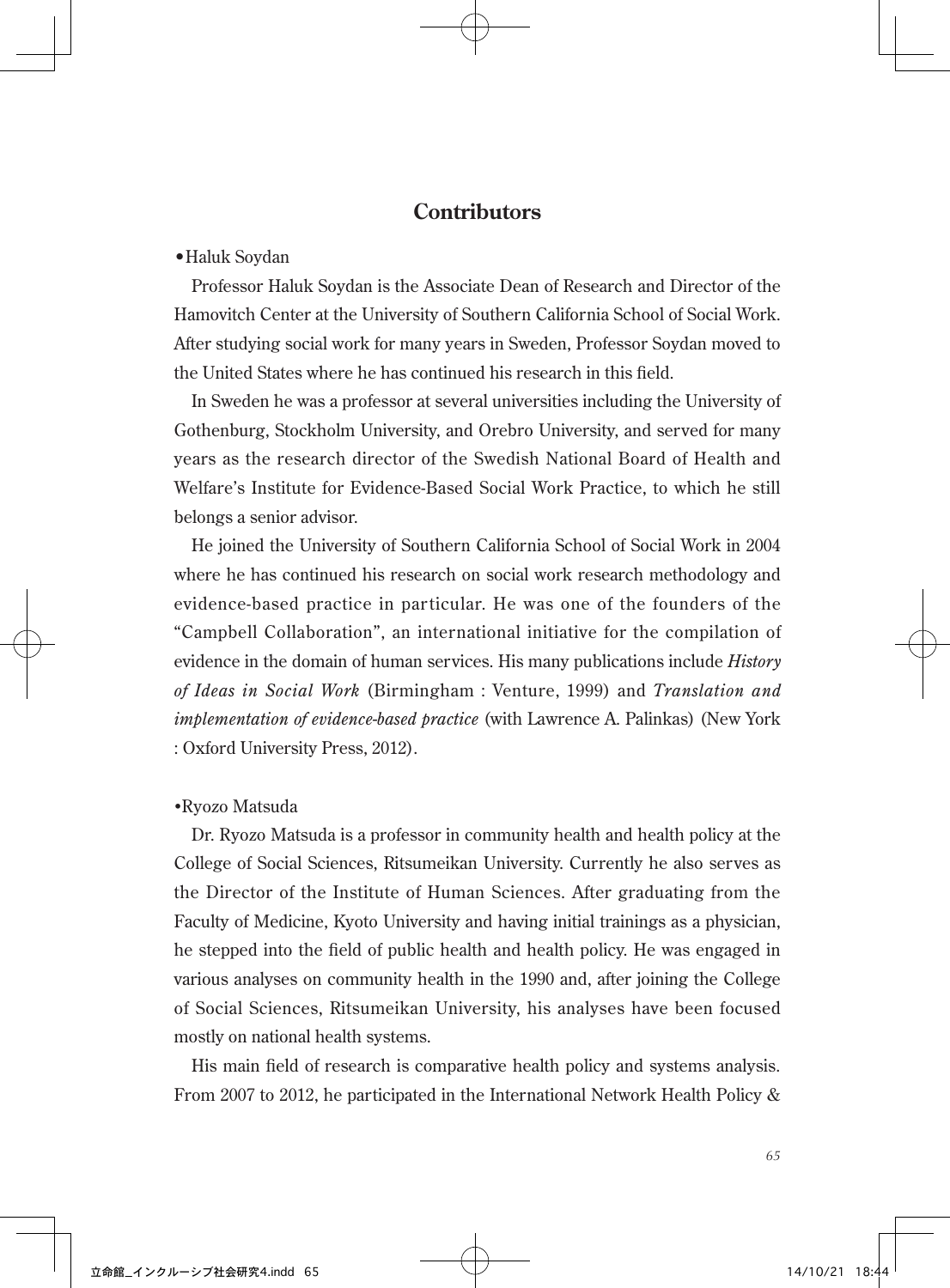Reform, a 20-country-project managed by the Bertelsmann Stiftung, which has been integrated to a project of the European Observatory on Health Systems and Policies. During his visiting research fellowship at LSE Health, London School of Economics and Social Sciences, from 2007 to 2008, he analyzed equity-oriented health policies of the UK, the US, and the EU and compiled a book, in 2009, *Setting agenda for equity in health and health care: learning from UK and US experiences* (Tokyo, Keiso-shobo). Also, he was one of the two editors of *Health Systems in Transition: Japan*, published in 2010.

# •Mitsuyuki Inaba

Mitsuyuki Inaba is an academic in the field of Informatics and Learning Science. He graduated from the Department of Information and Computer Sciences, University of Hawaii at Manoa in 1997. After working for Fujitusu Limited and Software Engineering Research Laboratory (SERL) at University of Hawaii, he became professor at the College of Policy Science in Ritsumeikan University in 2008. He was a visiting scholar at the Laboratory of Comparative Human Cognition (LCHC) in University of California, San Diego from 2005 to 2006. He is the author of the book *Digital Humanities and Web Technology*  (Nakanishiya Pub. Ltd.), and also produced a number of journal articles and conference proceedings. He is a member of JSAI, IPJS, ACM, and ADHO. Further information is available in his personal web site (http://www.inabam. com/).

# •Noriaki Tsuchida

Noriaki Tsuchida is a professor in developmental psychology. He is interested in the deteriorations of psychological function being associated with aging. He received his M.A. from Ritsumeikan University and Ph.D. from Osaka University. He took up a professorship at Ritsumeikan University in 2006. He belongs to Japan Society of Developmental Psychology and Japanese Society of Behavioral Sciences for Elderly. His main articles are as follows: Motor Inhibition in Aging: Impacts of Response Type and Auditory Stimulus, *Journal of Motor behavior*, 45, 343-350 (2013) and so on.